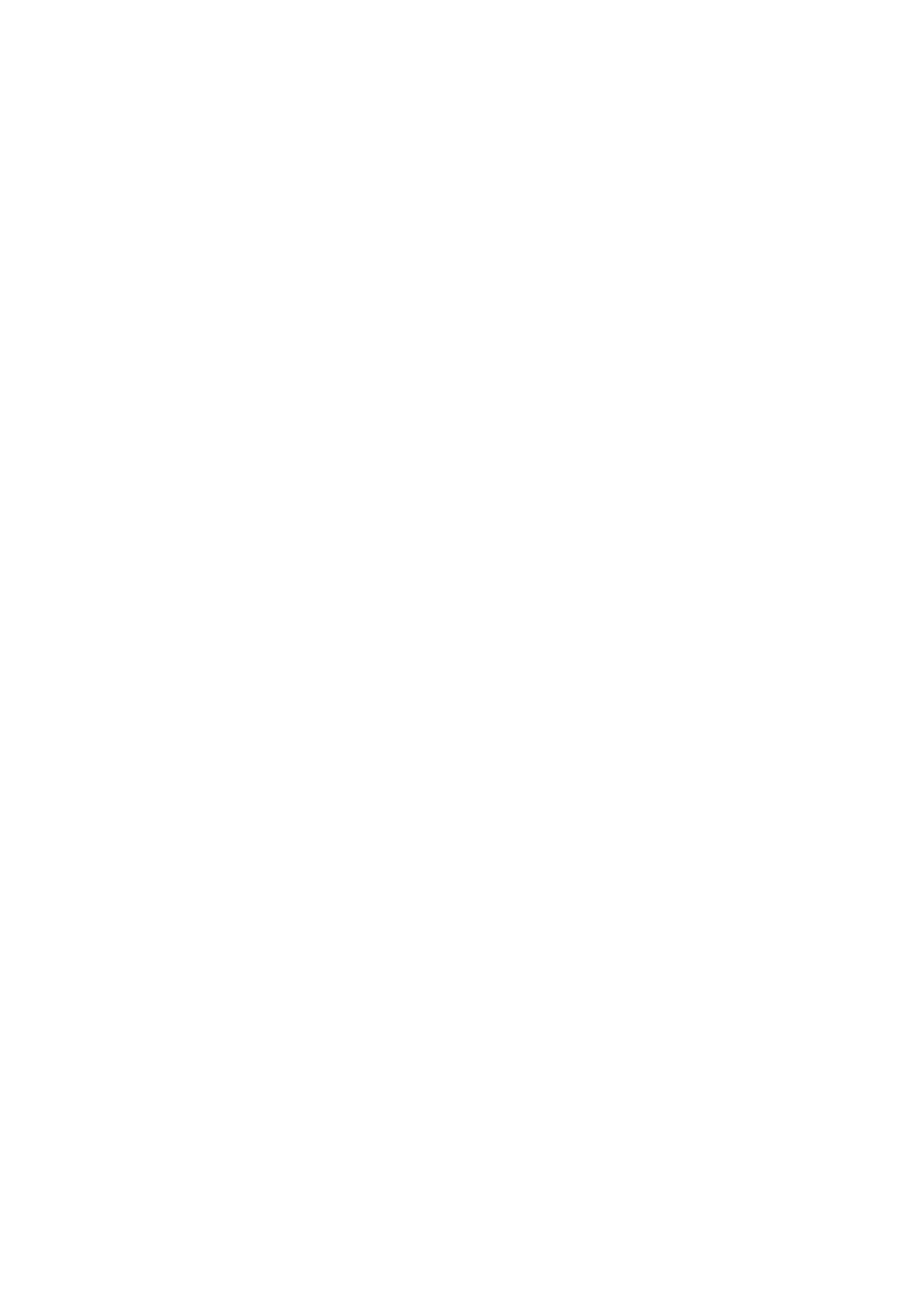# **Scotland Excel Internal Audit Annual Report 2017-2018**

**Renfrewshire Council Finance & Resources Internal Audit**

**June 2018**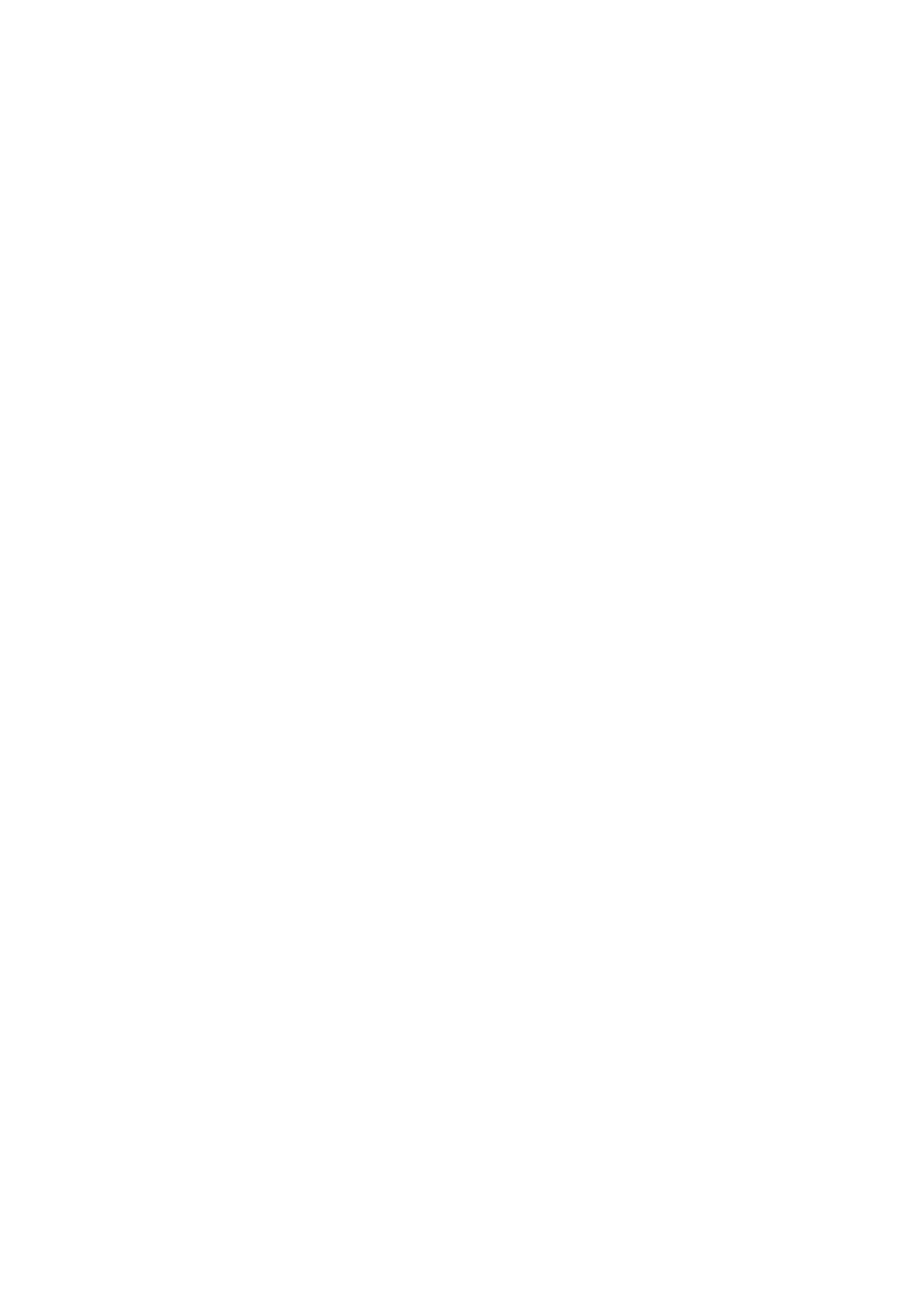### **Scotland Excel**

## **Internal Audit Annual Report 2017/2018**

### **Contents**

|    |                                                   | Page |
|----|---------------------------------------------------|------|
| 1. | Introduction                                      |      |
| 2. | Responsibilities of Management and Internal Audit | 2    |
| 3. | Internal Audit Activity during 2016/17            | 2    |
| 4. | <b>Review of Internal Audit Performance</b>       |      |
| 5. | Planned Audit Work for 2017/18                    | 5    |
| 6. | <b>Audit Assurance Statement</b>                  | 5    |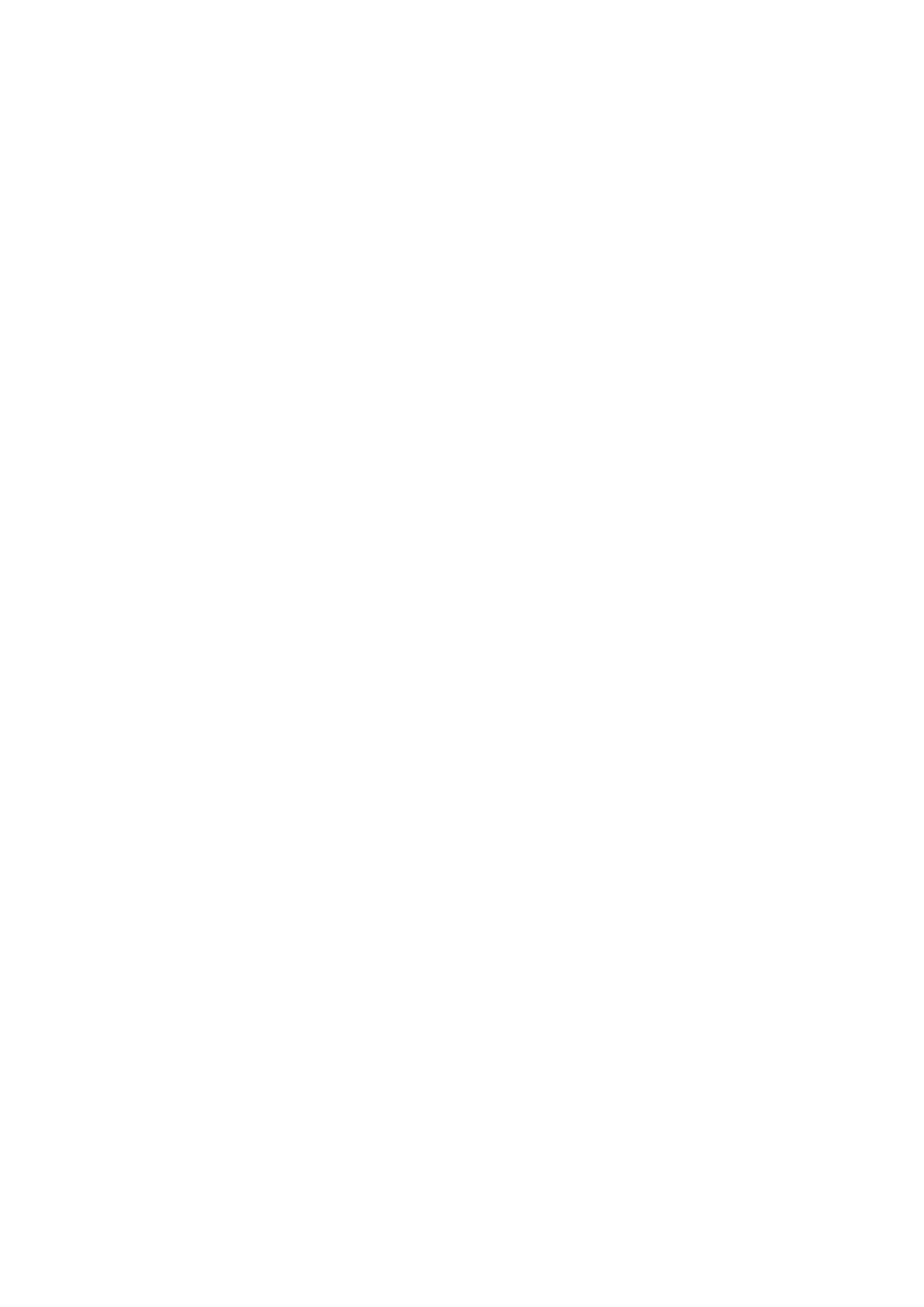#### **Scotland Excel**

#### **Internal Audit Annual Report**

#### **1 April 2017 – 31 March 2018**

#### 1. **Introduction**

- 1.1 As host Authority, Renfrewshire Council provides an internal audit service to Scotland Excel. This includes:
	- The compilation of an annual audit plan following consideration and evaluation of those areas of greatest risk in the organisation's operation, and consultation with the Director;
	- $\bullet$  Delivery of the planned audit assignments;
	- Follow up of previous audit recommendations;
	- Provision of any ongoing advice and support on audit and risk management related matters;
	- Provision of an Annual Report and Assurance Statement, and presentation to elected members of Scotland Excel.
- 1.2 The Service operates in accordance with the Public Sector Internal Audit Standards (PSIAS) which defines Internal Audit's role as:

"......an independent, objective assurance and consulting activity designed to add value and improve an organisation's operations. It helps an organisation accomplish its objectives by bringing a systematic, disciplined approach to evaluate and improve the effectiveness of risk management, control and governance processes."

- 1.3 In line with the Standards, the purpose of this Annual Report is to report on:
	- The outcome of the planned Internal Audit reviews 2017/18 relating to Scotland Excel:
	- The outcome of Internal Audit reviews of supporting Renfrewshire Council corporate systems;
	- Internal audit performance:
	- Planned audit work for 2018/19;
	- The annual assurance statement which provides an opinion on the overall adequacy and effectiveness of the organisation's internal control environment.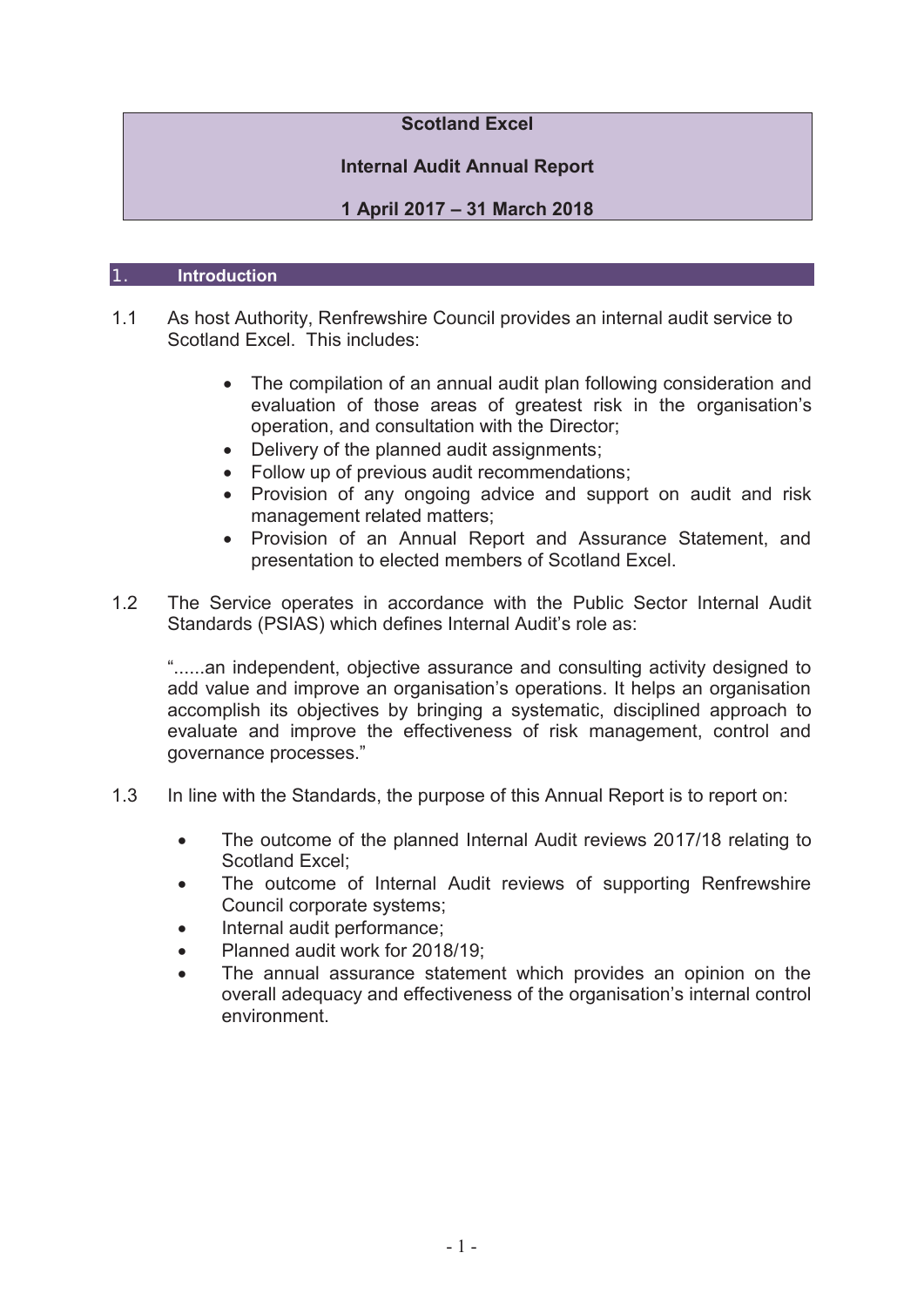#### 2. **Responsibilities of Management and Internal Audit**

- 2.1 It is the responsibility of management to ensure that for the areas under their control there is an adequate and effective system of internal control which facilitates the effective exercise of the organisation's functions and which includes arrangements for the management of risk.
- 2.2 Internal Audit is not a substitute for effective control exercised by management as part of their responsibilities. Internal Audit's role is to independently assess the adequacy of the risk management, internal controls and governance arrangements put in place by management and to undertake sufficient work to evaluate and conclude on the adequacy of those controls for the period under review.

#### 3. **Internal Audit Activity during 2017/2018**

3.1 One specific engagement was undertaken during 2017/18, which related to the internal controls in operation over contract management (tendering arrangements). The main findings in relation to this review is summarised in table 1 below:

#### **Table 1**

| <b>Audit Area</b>                                      | <b>Conclusion</b>                                                                                                                                                                                                                                                                                                                                                                                       |  |
|--------------------------------------------------------|---------------------------------------------------------------------------------------------------------------------------------------------------------------------------------------------------------------------------------------------------------------------------------------------------------------------------------------------------------------------------------------------------------|--|
| <b>Contract Management (Tendering</b><br>Arrangements) | • Substantial Assurance<br>• The audit has identified<br>that<br>satisfactory arrangements are in<br>place for procurement / tendering for<br>the contracts tested.<br>Some<br>recommendations have been made<br>including ensuring that relevant<br>evidence is retained of individual<br>panel members' technical scoring.<br>Once implemented these should<br>further enhance controls in this area. |  |

- 3.2 The Annual Report for 2016/2017 was submitted to the Joint Committee on 30 June 2017.
- 3.3 During 2017/18, there were no recommendations relating to Scotland Excel's activities required to be followed up.
- 3.4 Internal Audit also carried out reviews of the main corporate systems operating within Renfrewshire Council which support Scotland Excel's activity. The main findings in relation to these are summarised in Table 2 below and Renfrewshire Council management have agreed to implement the audit recommendations made in relation to each review: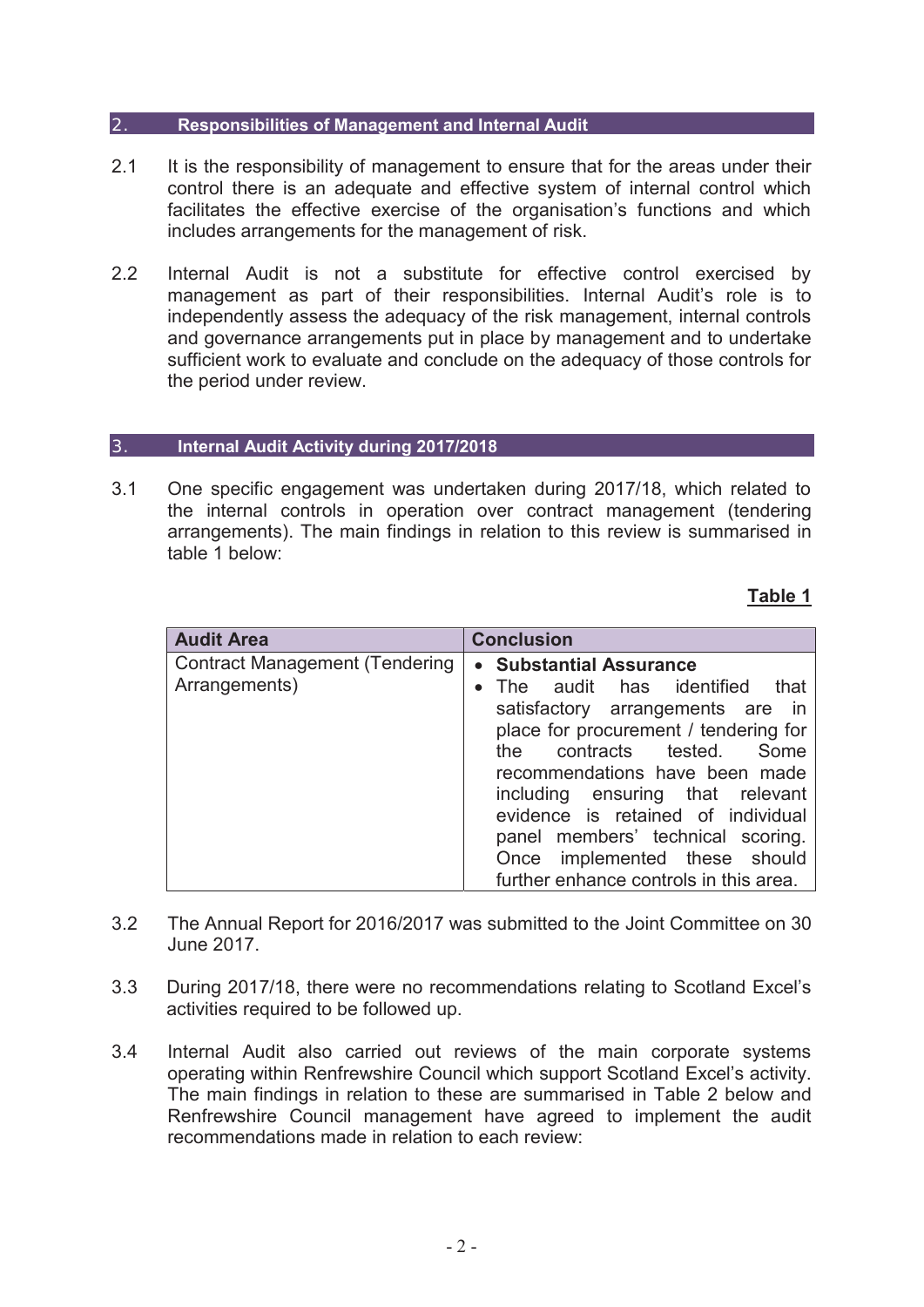| <b>Audit Area</b>                 | <b>Conclusion</b>                                                                                                                                                                                                                                                                                                                                                                                                                                                                                                                                          |  |
|-----------------------------------|------------------------------------------------------------------------------------------------------------------------------------------------------------------------------------------------------------------------------------------------------------------------------------------------------------------------------------------------------------------------------------------------------------------------------------------------------------------------------------------------------------------------------------------------------------|--|
| Payroll - Pensions Auto Enrolment | <b>Reasonable Assurance</b><br>The audit identified that there are<br>$\bullet$<br>arrangements in place to cover<br>the requirements of the Pensions<br>Act 2011, recommendations were<br>made to improve the processes to<br>record and pass this information<br>to the pension provider timeously<br>and improve the communication<br>issued to employees regarding<br>postponed enrolment.                                                                                                                                                             |  |
| Corporate Health & Safety         | <b>No Assurance</b><br>$\bullet$<br>In the context of the objectives of<br>review, the<br>the audit<br>control<br>environment has been assessed<br>as unsatisfactory. The Auditor is<br>that<br>the<br>concerned<br>current<br>governance arrangements<br>may<br>not be fit for purpose. Operational<br>arrangements are not currently<br>adequate and there is a lack of<br>appropriate<br>processes<br>and<br>scrutiny. Management need to<br>review<br>the<br>governance<br>and<br>operational practice as a matter of<br>priority.                     |  |
| <b>Corporate Purchase Cards</b>   | <b>Reasonable Assurance</b><br>$\bullet$<br>There are adequate procedures in<br>place covering the purchase of<br>goods with Pcard, issues were<br>identified regarding compliance<br>with<br>these<br>some<br>οf<br>areas<br>procedures such as recurring mid<br>value transactions, purchase of IT<br>equipment and high value orders<br>where the Pcard purchase method<br>is not recommended. The audit<br>also identified areas of non-<br>contract spend that would benefit<br>further<br>from<br>review<br>by<br>the<br>Corporate Procurement Unit. |  |
| <b>Records Management</b>         | <b>Limited Assurance</b><br>$\bullet$<br>Although there is a Records<br>$\bullet$<br>Management Plan in place that<br>has been approved by the Keeper<br>Records Scotland, there is<br>of                                                                                                                                                                                                                                                                                                                                                                  |  |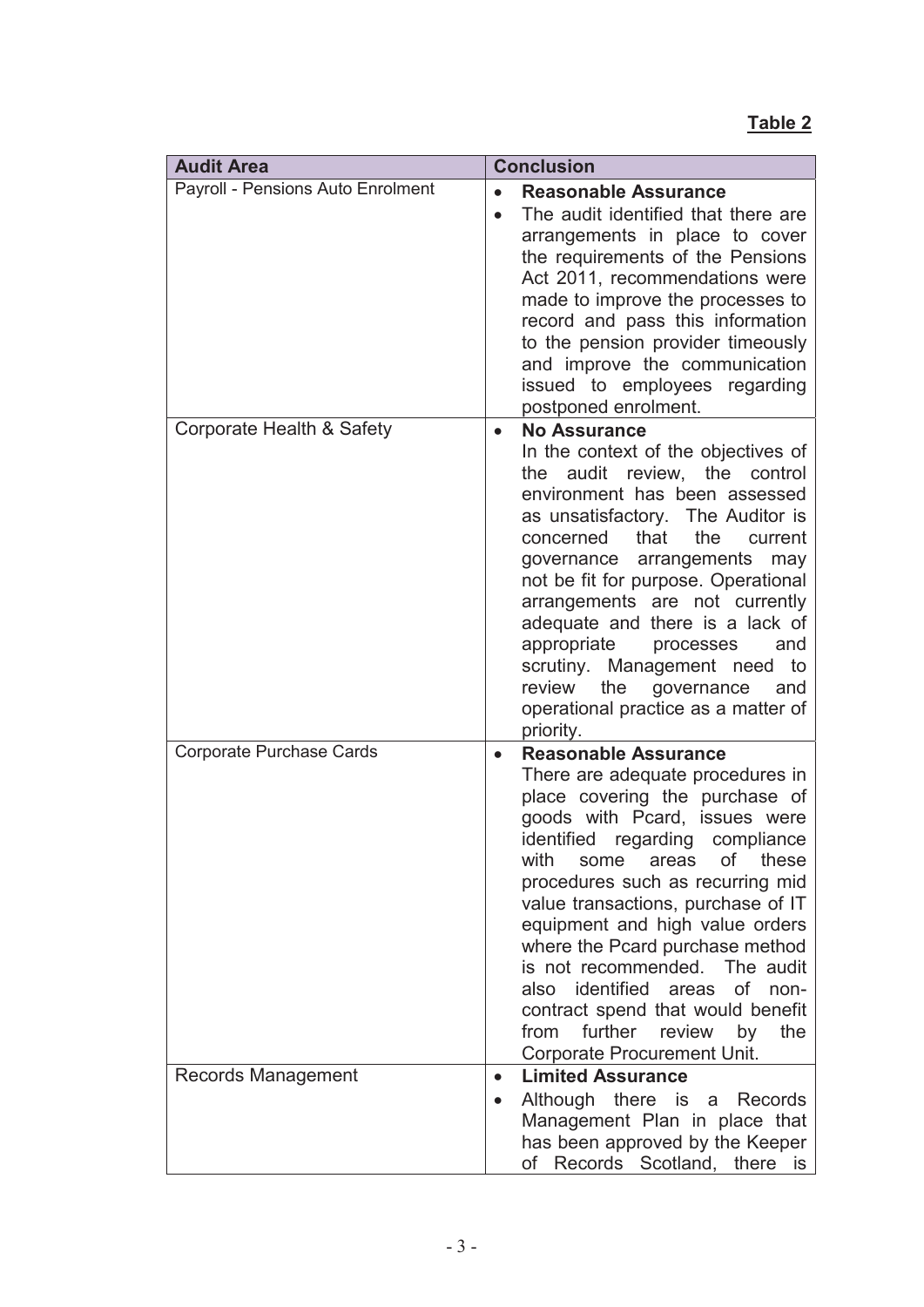| evidence to support that services<br>are not fully complying with laid<br>down practices. Furthermore, the |  |  |                              |
|------------------------------------------------------------------------------------------------------------|--|--|------------------------------|
|                                                                                                            |  |  | estimated completion dates   |
|                                                                                                            |  |  | contained in the improvement |
| action plan against a number of                                                                            |  |  |                              |
| elements have not been achieved                                                                            |  |  |                              |
| and therefore require to be                                                                                |  |  |                              |
| revised.                                                                                                   |  |  |                              |
|                                                                                                            |  |  |                              |

#### 4. Review of Internal Audit Performance

4.1 Internal Audit produces regular reports on its performance during the year to the Renfrewshire Council, Audit, Risk and Scrutiny Board, against a range of measures set annually by the Director of Finance and Resources. These targets are set for all internal audit engagements and include Renfrewshire Council and other associated bodies, for which the team provides internal audit services. Table 3 shows the actual performance against targeted performance for the year.

#### **Table 3**

| <b>Internal Audit Performance 2017/18</b> |                       |                       |  |  |  |  |
|-------------------------------------------|-----------------------|-----------------------|--|--|--|--|
|                                           |                       |                       |  |  |  |  |
| <b>Performance measure</b>                | <b>Target 2017/18</b> | <b>Actual 2017/18</b> |  |  |  |  |
|                                           |                       |                       |  |  |  |  |
| % of audit assignments                    | 95%                   | 96%                   |  |  |  |  |
| completed by target date                  |                       |                       |  |  |  |  |
| % of audit assignments completed          | 95%                   | 95%                   |  |  |  |  |
| within time budget                        |                       |                       |  |  |  |  |
| % completion of audit plan for the        | 95%                   | 93%                   |  |  |  |  |
| year*                                     |                       |                       |  |  |  |  |

\* this measures the completion percentage as at 31 March. 100% of the plan is ultimately delivered through the finalisation of the outstanding elements in the new financial year.

- 4.2 Actual performance for the year, in relation to percentage completion of the audit plan, is 2% below the target performance level. This was due to the actual level of resources available being lower than had been planned for, due to vacancies and two Council engagements being deferred into early 2018/19 due to other operational commitments within the services. All Scotland Excel specific audit engagements have been completed.
- 4.3 The Chief Auditor is required to develop and maintain a quality assurance and improvement programme that covers all aspects of internal audit including conformance with the PSIAS. There is an opportunity to improve and formalise the internal audit reporting arrangements to the Joint Committee and this has been addressed early in 2018/19.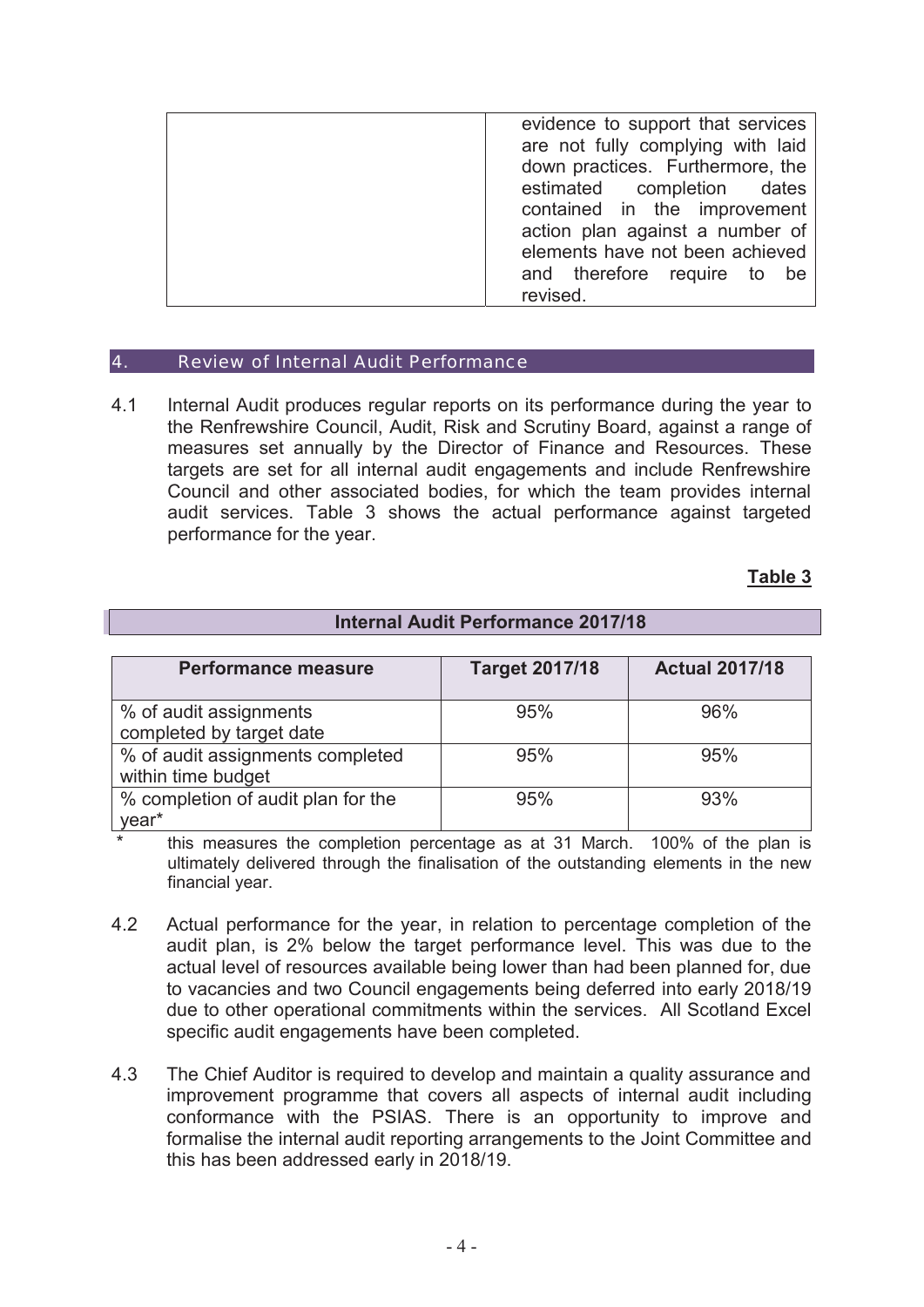#### 4.4 External Audit

External Audit's review of the internal audit service concluded that overall the service operates in accordance with the PSIAS, although some recommendations for improvement were made which have been addressed.

4.5 Risk Management

The responsibility for co-ordinating risk management activity across the council and its associated bodies lies with internal audit. Risk management performance is detailed in Renfrewshire Council's risk management annual report.

#### 5. Planned Audit Work for 2018/19

- 5.1 Following a risk based assessment of the activities of Scotland Excel and consultation with the Director, the following internal audit work has been agreed for 2018/19:
	- A further review of aspects of the Contact Management arrangements;
	- $\bullet$  Follow up of previous audit work;
	- Ad-hoc internal audit and risk management advice.

#### 6. Audit Assurance Statement

- 6.1 Internal Audit has performed its work in accordance with the role defined in paragraph 1.2. The audit work performed has been reported to the Director, and to the Joint Committee. Where areas for improvement in internal control have been identified appropriate recommendations have been made, and accepted for action by management.
- 6.2 In view of the continued challenges common to all public bodies, there will be a requirement for the council and the bodies for which it is host authority to exercise very close scrutiny over revenue spending, and this will continue to receive due internal audit attention.
- 6.3 It is not feasible for the system of internal control to be without any weakness. It is important to balance the risks involved in accepting systems limitations with the consequences if a problem emerges. Internal Audit recognises this and assesses this in its reporting mechanism.
- 6.4 In this context, it is considered that a reasonable level of assurance can be placed upon the adequacy and effectiveness of the Scotland Excel's internal control, risk management and governance arrangements, as evidenced by:-
	- The results of the audit work in 2017/18 in relation to the corporate systems which supported Scotland Excel's activities, and to specific work carried out in relation to those activities.
	- Management action in response to audit recommendations.